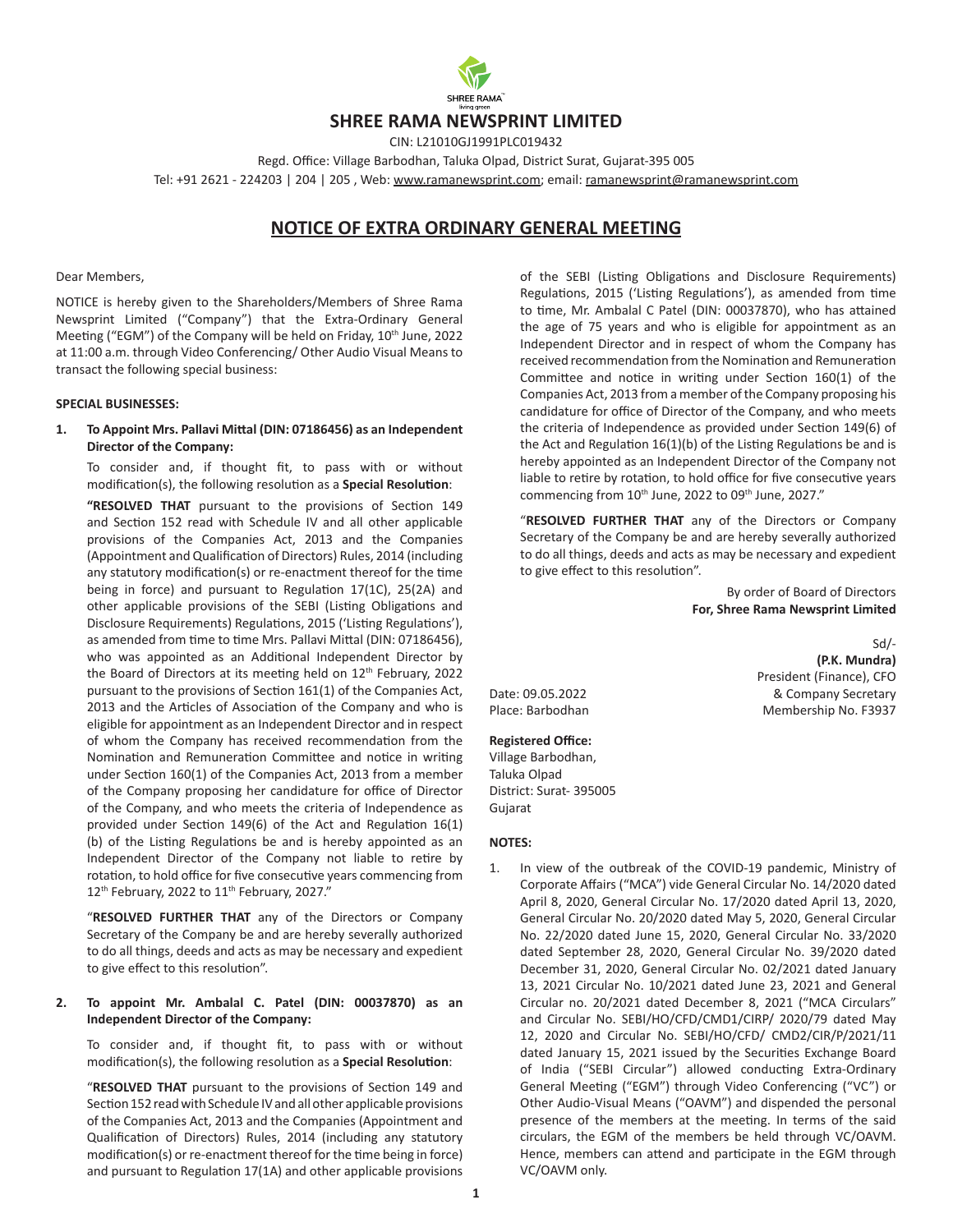

- 2. The Explanatory Statement pursuant to Section 102 of the Companies Act, 2013 read together with Rule 20 of the Companies (Management and Administration) Rules, 2014 and other applicable provisions, setting out material facts and reasons in relation to the proposed businesses are mentioned in Item No.1 and 2.
- 3. Pursuant to the Circular No. 14/2020 dated April 8, 2020, issued by the Ministry of Corporate Affairs, the facility to appoint proxy to attend and cast vote for the members is not available for this EGM. However, the Body Corporates/ Institutional / Corporate members are entitled to appoint authorised representatives to attend the EGM through VC/OAVM and participate there at and cast their votes through e-voting.
- 4. The Members can join the EGM through the VC/OAVM mode 15 minutes before and after the scheduled time of the commencement of the Meeting by following the procedure mentioned in the Notice. The facility of participation at the EGM through VC/OAVM will be made available for 1,000 members on first come first served basis. This will not include large Shareholders (Shareholders holding 2% or more shareholding), Promoters, Institutional Investors, Directors, Key Managerial Personnel, the Chairpersons of the Audit Committee, Nomination and Remuneration Committee and Stakeholders Relationship Committee, Auditors etc. who are allowed to attend the EGM without restriction on account of first come first served basis.
- 5. Members can raise questions during the meeting or 7 (Seven) days in advance before scheduled date of EGM by sending an email at ramanewsprint@ramanewsprint.com. Relevancy of questions and order of speakers at the meeting will be decided by the Chairman.
- 6. Institutional/Corporate Members (i.e. other than individuals/HUF, NRI, etc.) are required to send a scanned copy (PDF/JPG format) of relevant Board Resolution/Authorization etc. authorizing its representative to attend the EGM through VC/OAVM on its behalf and to vote through remote e-voting. The said Resolution/ Authorization shall be sent to the Scrutinizer by email at its registered e-mail address: ravi@ravics.com.
- 7. In accordance with the Secretarial Standard 2 on General Meetings issued by the Institute of Company Secretaries of India ("ICSI") read with Clarification / Guidance on applicability of Secretarial Standards – 1 and 2 dated April 15, 2020 issued by the ICSI, the proceedings of the EGM shall be deemed to be conducted at the Registered Office of the Company which shall be deemed venue of the EGM.
- 8. In conformity with MCA circulars, Notice will be sent through electronic means only to those Member(s) whose name appears in the Register of Members/ List of Beneficial Owners of the Company as on Friday, 13<sup>th</sup> May, 2022.
- 9. In compliance with the provisions of Sections 108 Companies Act, 2013 and Rule 20 of the Companies (Management and Administration) Rules, 2014, as amended from time to time and Regulation 44 of the Securities and Exchange Board of India (Listing Obligations and Disclosure Requirements) Regulations, 2015, and the MCA Circulars, the Company provides Members the facility to exercise their right to vote by electronic means through remote e-voting and e-voting during the EGM services provided by National Securities Depository Limited (NSDL). The instructions to be followed by the members for casting their vote through remote e-voting are annexed to this Notice.
- 10. **The remote e-voting period shall commence on Tuesday, 07th June, 2022 at 9.00 A.M. (IST) and shall end on Thursday, 09th June, 2022 at 05.00 P.M. (IST). Remote e-voting shall not be allowed beyond the said date and time.**
- 11. The Board of Directors of the Company ("the Board"), has appointed Mr. Ravi Kapoor, Practicing Company Secretary, Ahmedabad

(FCS 2587 and CoP No. 2407) as the Scrutiniser, for conducting remote e-voting and e-voting during the EGM process in a fair and transparent manner. The scrutiniser decision on the validity of the vote cast will be final.

- 12. Members attending the EGM through VC/OAVM shall be counted for the purpose of reckoning the quorum under Section 103 of the Act.
- 13. The Notice of Extra Ordinary General Meeting is also available on Company's website: www.ramanewsprint.com and NSDL's e voting website i.e. www.evoting.nsdl.com and will also be available on the website of stock exchanges i.e. www.bseindia.com and www. nseindia.com.
- 14. In view of the 'Green Initiatives in Corporate Governance' introduced by MCA and in terms of the provisions of the Companies Act, 2013, members who are holding shares of the Company in physical mode, are required to register their email addresses, so as to enable the Company to send all notices / reports / documents / intimations and other correspondences, etc. through emails in the electronic mode instead of receiving physical copies of the same. Members holding shares in dematerialized form, who have not registered their email addresses with Depository Participant (s), are requested to register / update their email addresses with their Depository Participant (s).
- 15. In case member/s has/had not registered his/her/their email address with the Company/its RTA/Depositories and/or not updated the Bank Account mandate for receipt of dividend, the following instructions to be followed:
	- (a) In Case shares are held in physical form:

Kindly send relevant documents to the RTA of the Company in Form ISR-1 available on the RTA's website at https://web. linkintime.co.in/KYC-downloads.html or kindly log on to the website of our Registrar and Share Transfer Agent i.e. Link Intime India Private Limited at www.linkintime.co.in. Click on Investor Services > Email/ Bank detail Registration >Select Company Shree Rama Newsprint Limited from drop down menu> fill in the necessary details as required regarding email/mobile no./bank details registration and upload the required documents and thereafter submit the same.

(b) In case the shares are held in dematerialized form:

The member may please contact their Depository Participant ("DP") and register the email address and bank account details in the demat account as per the process followed and advised by the DP.

### **THE INSTRUCTIONS FOR MEMBERS FOR REMOTE E-VOTING AND JOINING EXTRAORDINARY GENERAL MEETING ARE AS UNDER:-**

**The remote e-voting period begins on Tuesday, 07th June, 2022 at 09:00 A.M. and ends on Thursday, 09th June, 2022 at 05:00 P.M. The remote e-voting module shall be disabled by NSDL for voting thereafter. The Members, whose names appearin the Register of Members / Beneficial Owners as on the record date (cut-off date) i.e. Friday, 03rd June, 2022, may cast their vote electronically. The voting right ofshareholdersshall be in proportion to their share in the paid-up equity share capital of the Company as on the cut-off date, being Friday, 03rd June, 2022.**

#### **How do I vote electronically using NSDL e-Voting system?**

*The way to vote electronically on NSDL e-Voting system consists of "Two Steps" which are mentioned below:*

#### **Step 1: Access to NSDL e-Voting system**

**A) Login method for e-Voting and joining virtual meeting for Individual shareholders holding securities in demat mode**

In terms of SEBI circular dated December 9, 2020 on e-Voting facility provided by Listed Companies, Individual shareholders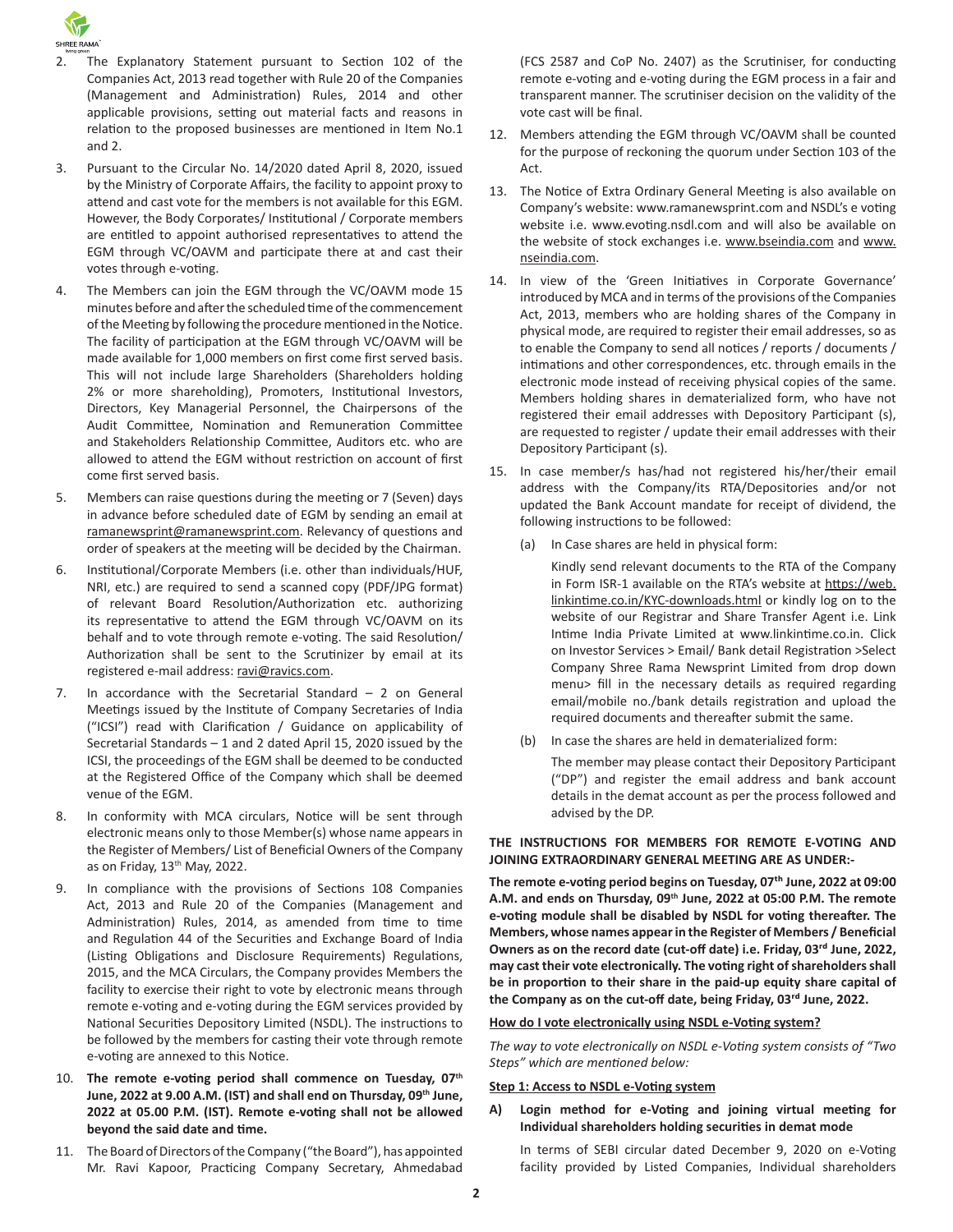SHREE RAMA holding securities in demat mode are allowed to vote through their demat account maintained with Depositories and Depository Participants. Shareholders are advised to update their mobile number and email Id in their demat accounts in order to access e-Voting facility.

 $\mathcal{W}$ 

Login method for Individual shareholders holding securities in demat mode is given below:

| <b>Type of shareholders</b>                                                                                        | <b>Login Method</b>                                                                                                                                                                                                                                                                                                                                                                                                                                                                                                                                                                                                                                                                                                                                                                                                                                                                                               |
|--------------------------------------------------------------------------------------------------------------------|-------------------------------------------------------------------------------------------------------------------------------------------------------------------------------------------------------------------------------------------------------------------------------------------------------------------------------------------------------------------------------------------------------------------------------------------------------------------------------------------------------------------------------------------------------------------------------------------------------------------------------------------------------------------------------------------------------------------------------------------------------------------------------------------------------------------------------------------------------------------------------------------------------------------|
| Individual<br>Shareholders<br>holding $1$ .<br>securities in demat mode with NSDL.                                 | Existing IDeAS user can visit the e-Services website of NSDL Viz. https://eservices.nsdl.com<br>either on a Personal Computer or on a mobile. On the e-Services home page click on the<br>"Beneficial Owner" icon under "Login" which is available under 'IDeAS' section, this will<br>prompt you to enter your existing User ID and Password. After successful authentication, you<br>will be able to see e-Voting services under Value added services. Click on "Access to e-Voting"<br>under e-Voting services and you will be able to see e-Voting page. Click on company name<br>i.e. Shree Rama Newsprint Limited or e-Voting service provider i.e. NSDL and you will be<br>re-directed to e-Voting website of NSDL for casting your vote during the remote e-Voting period or<br>joining virtual meeting & voting during the meeting.                                                                      |
|                                                                                                                    | If you are not registered for IDeAS e-Services, option to register is available at https://eservices.nsdl.<br>2.<br>com. Select "Register Online for IDeAS Portal" or click at https://eservices.nsdl.com/SecureWeb/<br>IdeasDirectReg.jsp                                                                                                                                                                                                                                                                                                                                                                                                                                                                                                                                                                                                                                                                        |
|                                                                                                                    | Visit the e-Voting website of NSDL. Open web browser by typing the following URL: https://www.<br>3.<br>evoting.nsdl.com/ either on a Personal Computer or on a mobile. Once the home page of e-Voting<br>system is launched, click on the icon "Login" which is available under 'Shareholder/Member' section. A<br>new screen will open. You will have to enter your User ID (i.e. your sixteen digit demat account number<br>hold with NSDL), Password/OTP and a Verification Code as shown on the screen. After successful<br>authentication, you will be redirected to NSDL Depository site wherein you can see e-Voting page. Click<br>on company name i.e. Shree Rama Newsprint Limited or e-Voting service provider i.e. NSDL and you<br>will be redirected to e-Voting website of NSDL for casting your vote during the remote e-Voting period<br>or joining virtual meeting & voting during the meeting. |
|                                                                                                                    | Shareholders/Members can also download NSDL Mobile App "NSDL Speede" facility by scanning the<br>4.<br>QR code mentioned below for seamless voting experience.<br><b>NSDL Mobile App is available on</b>                                                                                                                                                                                                                                                                                                                                                                                                                                                                                                                                                                                                                                                                                                          |
|                                                                                                                    | Google Play<br>App Store                                                                                                                                                                                                                                                                                                                                                                                                                                                                                                                                                                                                                                                                                                                                                                                                                                                                                          |
| Shareholders<br>Individual<br>holding $1$ .<br>securities in demat mode with CDSL                                  | Existing users who have opted for Easi / Easiest, they can login through their user id and password.<br>Option will be made available to reach e-Voting page without any further authentication. The URL for<br>users to login to Easi / Easiest are https://web.cdslindia.com/myeasi/home/login or www.cdslindia.<br>com and click on New System Myeasi.                                                                                                                                                                                                                                                                                                                                                                                                                                                                                                                                                         |
|                                                                                                                    | After successful login of Easi/Easiest the user will be also able to see the E Voting Menu. The Menu will<br>2.<br>have links of e-Voting service provider i.e. NSDL. Click on NSDL to cast your vote.                                                                                                                                                                                                                                                                                                                                                                                                                                                                                                                                                                                                                                                                                                            |
|                                                                                                                    | 3.<br>If the user is not registered for Easi/Easiest, option to register is available at https://web.cdslindia.<br>com/myeasi/Registration/EasiRegistration                                                                                                                                                                                                                                                                                                                                                                                                                                                                                                                                                                                                                                                                                                                                                       |
|                                                                                                                    | Alternatively, the user can directly access e-Voting page by providing demat Account Number and PAN<br>No. from a link in www.cdslindia.com home page. The system will authenticate the user by sending<br>OTP on registered Mobile & Email as recorded in the demat Account. After successful authentication,<br>user will be provided links for the respective ESP i.e. NSDL where the e-Voting is in progress.                                                                                                                                                                                                                                                                                                                                                                                                                                                                                                 |
| Shareholders<br>Individual<br>(holding<br>securities in demat mode) login<br>through their depository participants | You can also login using the login credentials of your demat account through your Depository Participant<br>registered with NSDL/CDSL for e-Voting facility. Upon logging in, you will be able to see e-Voting option. Click<br>on e-Voting option, you will be redirected to NSDL/CDSL Depository site after successful authentication,<br>wherein you can see e-Voting feature. Click on company name i.e Shree Rama Newsprint Limited or e-Voting<br>service provider i.e. NSDL and you will be redirected to e-Voting website of NSDL for casting your vote during<br>the remote e-Voting period or joining virtual meeting & voting during the meeting.                                                                                                                                                                                                                                                      |

**Important note:** Members who are unable to retrieve User ID/ Password are advised to use Forget User ID and Forget Password option available at abovementioned website.

# Helpdesk for Individual Shareholders holding securities in demat mode for any technical issues related to login through Depository i.e. NSDL and **CDSL.**

| Login type           | <b>Helpdesk details</b>                                                                                                                                                                                                     |
|----------------------|-----------------------------------------------------------------------------------------------------------------------------------------------------------------------------------------------------------------------------|
| demat mode with NSDL | Individual Shareholders holding securities in Members facing any technical issue in login can contact NSDL helpdesk by sending a request at<br>evoting@nsdl.co.in or call at toll free no.: 1800 1020 990 and 1800 22 44 30 |
| demat mode with CDSL | Individual Shareholders holding securities in Members facing any technical issue in login can contact CDSL helpdesk by sending a request at<br>helpdesk.evoting@cdslindia.com or contact at 022-23058738 or 022-23058542-43 |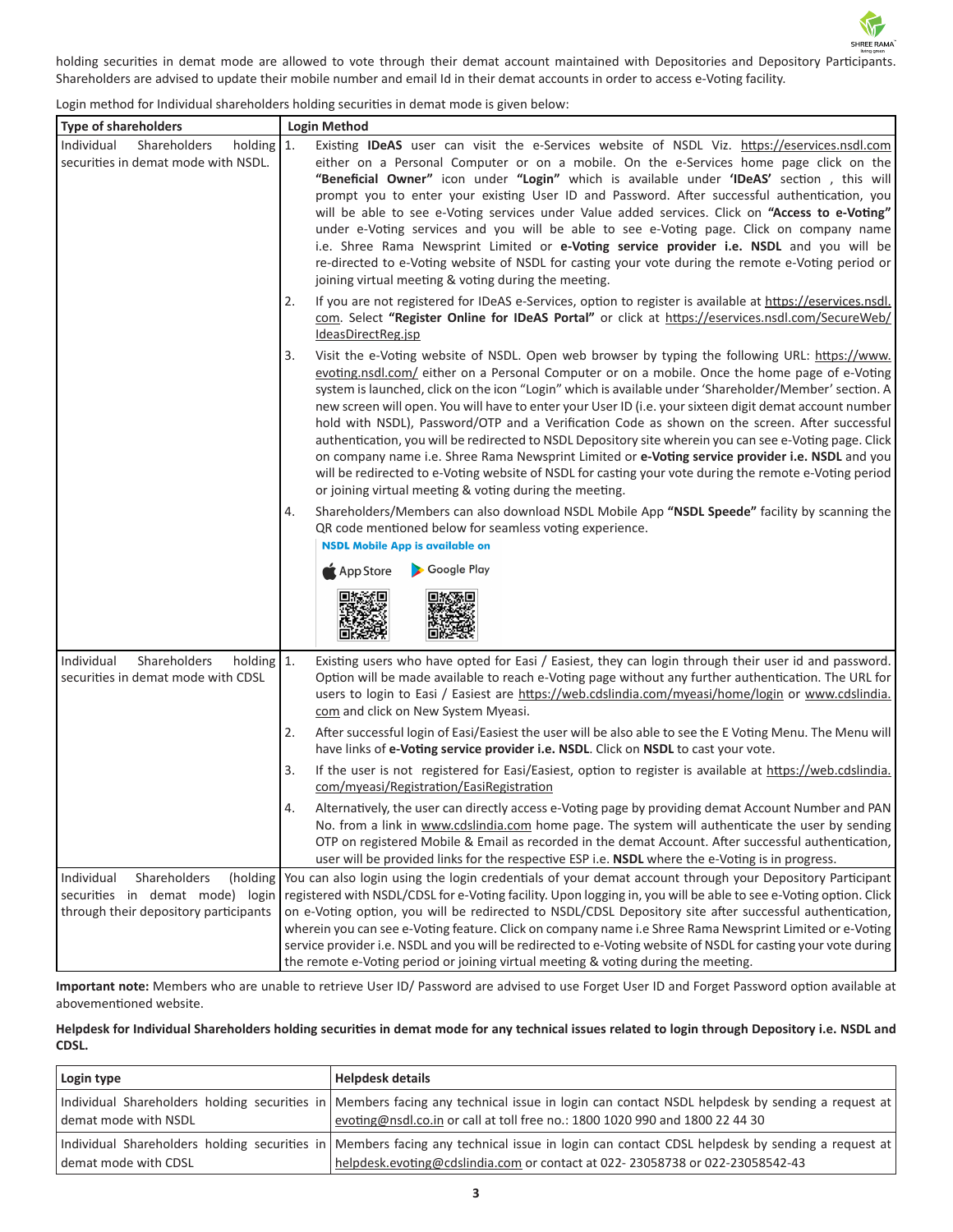

B) Login Method for e-Voting and joining virtual meeting for shareholders other than Individual shareholders holding securities in demat mode **and shareholders holding securities in physical mode.**

### **How to Log-in to NSDL e-Voting website?**

- 1. Visit the e-Voting website of NSDL. Open web browser by typing the following URL: <https://www.evoting.nsdl.com/>either on a Personal Computer or on a mobile.
- 2. Once the home page of e-Voting system is launched, click on the icon "Login" which is available under 'Shareholder/Member' section.
- 3. A new screen will open. You will have to enter your User ID, your Password/OTP and a Verification Code as shown on the screen.

*Alternatively, if you are registered for NSDL eservices i.e. IDEAS, you can log-in at <https://eservices.nsdl.com/> with your existing IDEAS login. Once you log-in to NSDL eservices after using your log-in credentials, click on e-Voting and you can proceed to Step 2 i.e. Cast your vote electronically.*

4. Your User ID details are given below :

| Manner of holding shares i.e. Demat (NSDL or CDSL) or Physical |                                                         | Your User ID is:                                                                                                                                                |
|----------------------------------------------------------------|---------------------------------------------------------|-----------------------------------------------------------------------------------------------------------------------------------------------------------------|
| a)                                                             | For Members who hold shares in demat account with NSDL. | 8 Character DP ID followed by 8 Digit Client ID<br>For example if your DP ID is IN300*** and Client ID is 12****** then<br>your user ID is IN300***12******.    |
| b)                                                             | For Members who hold shares in demat account with CDSL. | 16 Digit Beneficiary ID<br>For example if your Beneficiary ID is 12************** then your<br>USer ID is 12***************                                     |
| C)                                                             | For Members holding shares in Physical Form.            | EVEN Number followed by Folio Number registered with the<br>company<br>For example if folio number is 001*** and EVEN is 101456 then user<br>ID is 101456001*** |

- 5. Password details for shareholders other than Individual shareholders are given below:
	- a) If you are already registered for e-Voting, then you can use your existing password to login and cast your vote.
	- b) If you are using NSDL e-Voting system for the first time, you will need to retrieve the 'initial password' which was communicated to you. Once you retrieve your 'initial password', you need to enter the 'initial password' and the system will force you to change your password.
	- c) How to retrieve your 'initial password'?
		- (i) If your email ID is registered in your demat account or with the company, your 'initial password' is communicated to you on your email ID. Trace the email sent to you from NSDL from your mailbox. Open the email and open the attachment i.e. a .pdf file. Open the .pdf file. The password to open the .pdf file is your 8 digit client ID for NSDL account, last 8 digits of client ID for CDSL account or folio number for shares held in physical form. The .pdf file contains your 'User ID' and your 'initial password'.
		- (ii) If your email ID is not registered, please follow steps mentioned below in process for those shareholders whose email ids are not registered.
- 6. If you are unable to retrieve or have not received the " Initial password" or have forgotten your password:
	- a) Click on **"Forgot User [Details/Password?"](https://www.evoting.nsdl.com/eVotingWeb/commonhtmls/NewUser.jsp)**(If you are holding shares in your demat account with NSDL or CDSL) option available on www.evoting.nsdl.com.
	- b) **Physical User Reset [Password?](https://www.evoting.nsdl.com/eVotingWeb/commonhtmls/PhysicalUser.jsp)"** (If you are holding shares in physical mode) option available on [www.](http://www.evoting.nsdl.com) [evoting.nsdl.com.](http://www.evoting.nsdl.com)
	- c) If you are still unable to get the password by aforesaid two options, you can send a request at [evoting@nsdl.](mailto:evoting@nsdl.co.in) [co.in](mailto:evoting@nsdl.co.in) mentioning your demat account number/folio number, your PAN, your name and your registered address etc.
	- d) Members can also use the OTP (One Time Password) based login for casting the votes on the e-Voting system of NSDL.
- 7. After entering your password, tick on Agree to "Terms and Conditions" by selecting on the check box.
- 8. Now, you will have to click on "Login" button.
- 9. After you click on the "Login" button, Home page of e-Voting will open.

# **Step 2: Cast your vote electronically and join General Meeting on NSDL e-Voting system.**

### **How to cast your vote electronically and join General Meeting on NSDL e-Voting system?**

- 1. After successful login at Step 1, you will be able to see all the companies "EVEN" in which you are holding shares and whose voting cycle and General Meeting is in active status.
- 2. Select "EVEN" of company for which you wish to cast your vote during the remote e-Voting period and casting your vote during the General Meeting. For joining virtual meeting, you need to click on "VC/OAVM" link placed under "Join Meeting".
- 3. Now you are ready for e-Voting as the Voting page opens.
- 4. Cast your vote by selecting appropriate options i.e. assent or dissent, verify/modify the number of shares for which you wish to cast your vote and click on "Submit" and also "Confirm" when prompted.
- 5. Upon confirmation, the message "Vote cast successfully" will be displayed.
- 6. You can also take the printout of the votes cast by you by clicking on the print option on the confirmation page.
- 7. Once you confirm your vote on the resolution, you will not be allowed to modify your vote.

# **General Guidelines for shareholders**

1. Institutional shareholders (i.e. other than individuals, HUF, NRI etc.) are required to send scanned copy (PDF/JPG Format) of the relevant Board Resolution/ Authority letter etc. with attested specimen signature of the duly authorized signatory(ies) who are authorized to vote, to the Scrutinizer by e-mail to ravi@ravics. com with a copy marked to [evoting@nsdl.co.in](mailto:evoting@nsdl.co.in). Institutional shareholders (i.e. other than individuals, HUF, NRI etc.) can also upload their Board Resolution / Power of Attorney / Authority Letter etc. by clicking on **"Upload Board Resolution / Authority Letter"** displayed under **"e-Voting"** tab in their login.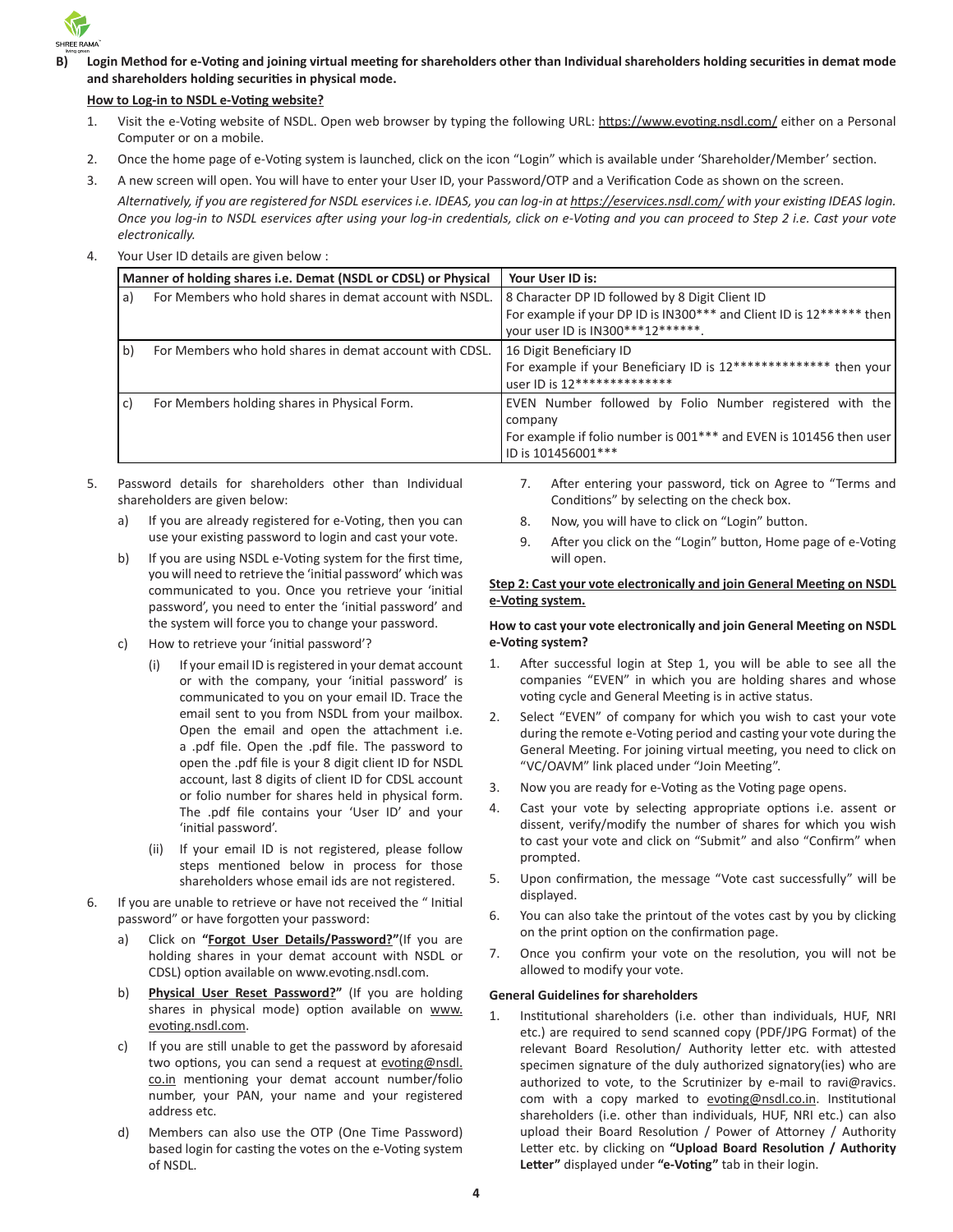- 2. It is strongly recommended not to share your password with any other person and take utmost care to keep your password confidential. Login to the e-voting website will be disabled upon five unsuccessful attempts to key in the correct password. In such an event, you will need to go through the "[Forgot User Details/](https://www.evoting.nsdl.com/eVotingWeb/commonhtmls/NewUser.jsp) [Password?](https://www.evoting.nsdl.com/eVotingWeb/commonhtmls/NewUser.jsp)" or "[Physical User Reset Password?](https://www.evoting.nsdl.com/eVotingWeb/commonhtmls/PhysicalUser.jsp)" option available on www.evoting.nsdl.com to reset the password.
- 3. In case of any queries, you may refer the Frequently Asked Questions (FAQs) for Shareholders and e-voting user manual for Shareholders available at the download section of [www.evoting.](http://www.evoting.nsdl.com) [nsdl.com](http://www.evoting.nsdl.com) or call on toll free no.: 1800 1020 990 and 1800 22 44 30 or send a request to Ms. Sarita Mote, Assistant Manager at saritam@nsdl.co.in or call on 022- 24994890.

### **Process for those shareholders whose email ids are not registered with the depositories for procuring user id and password and registration of e mail ids for e-voting for the resolutions set out in this notice:**

- 1. In case shares are held in physical mode please provide Folio No., Name of shareholder, scanned copy of the share certificate (front and back), PAN (self attested scanned copy of PAN card), AADHAR (self attested scanned copy of Aadhar Card) by email to [ramanewsprint@ramanewsprint.com.](mailto:ramanewsprint@ramanewsprint.com)
- 2. In case shares are held in demat mode, please provide DPID-CLID (16 digit DPID + CLID or 16 digit beneficiary ID), Name, client master or copy of Consolidated Account statement, PAN (self attested scanned copy of PAN card), AADHAR (self attested scanned copy of Aadhar Card) to ramanewsprint@ramanewsprint.com. If you are an Individual shareholders holding securities in demat mode, you are requested to refer to the login method explained at **step 1 (A)** i.e. **Login method for e-Voting and joining virtual meeting for Individual shareholders holding securities in demat mode**.
- 3. Alternatively shareholder/members may send a request to [evoting@nsdl.co.in](mailto:evoting@nsdl.co.in) for procuring user id and password for e-voting by providing above mentioned documents.
- 4. In terms of SEBI circular dated December 9, 2020 on e-Voting facility provided by Listed Companies, Individual shareholders holding securities in demat mode are allowed to vote through their demat account maintained with Depositories and Depository Participants. Shareholders are required to update their mobile number and email ID correctly in their demat account in order to access e-Voting facility.

### **THE INSTRUCTIONS FOR MEMBERS FOR e-VOTING ON THE DAY OF THE EGM ARE AS UNDER:-**

- 1. The procedure for e-Voting on the day of the EGM is same as the instructions mentioned above for remote e-voting.
- 2. Only those Members/ shareholders, who will be present in the EGM through VC/OAVM facility and have not casted their vote on the Resolutions through remote e-Voting and are otherwise not barred from doing so, shall be eligible to vote through e-Voting system in the EGM.
- 3. Members who have voted through Remote e-Voting will be eligible to attend the EGM. However, they will not be eligible to vote at the EGM.

SHREE RAMA 4. The details of the person who may be contacted for any grievances connected with the facility for e-Voting on the day of the EGM shall be the same person mentioned for Remote e-voting.

# **INSTRUCTIONS FOR MEMBERS FOR ATTENDING THE EGM THROUGH VC/OAVM ARE AS UNDER:**

- 1. Member will be provided with a facility to attend the EGM through VC/OAVM through the NSDL e-Voting system. Members may access by following the steps mentioned above for **Access to NSDL e-Voting system**. After successful login, you can see link of "VC/ OAVM link" placed under **"Join meeting"** menu against company name i.e. Shree Rama Newsprint Limited. You are requested to click on VC/OAVM link placed under Join General Meeting menu. The link for VC/OAVM will be available in Shareholder/Member login where the EVEN of Company will be displayed. Please note that the members who do not have the User ID and Password for e-Voting or have forgotten the User ID and Password may retrieve the same by following the remote e-Voting instructions mentioned in the notice to avoid last minute rush.
- 2. Members are encouraged to join the Meeting through Laptops for better experience.
- 3. Further Members will be required to allow Camera and use Internet with a good speed to avoid any disturbance during the meeting.
- 4. Please note that Participants Connecting from Mobile Devices or Tablets or through Laptop connecting via Mobile Hotspot may experience Audio/Video loss due to Fluctuation in their respective network. It is therefore recommended to use Stable Wi-Fi or LAN Connection to mitigate any kind of aforesaid glitches.
- 5. Shareholders who would like to express their views/have questions may send their questions in advance mentioning their name demat account number/folio number, email id, mobile number at ramanewsprint@ramanewsprint.com . The same will be replied by the company suitably.
- 16. The voting rights of Members shall be in proportion to their shares of the paid up equity share capital of the Company as on cut-off date i.e. Friday, 03rd June, 2022.
- 17. The Scrutinizer shall immediately after the conclusion of voting at the EGM, unblock the votes cast through remote e-voting in the presence of at least two (2) witnesses not in the employment of the Company and count the same and count the votes cast during the EGM and and make, not later than two working days from the conclusion of the meeting, a consolidated Scrutinizer's Report of the total votes cast in favor or against, if any, to the Chairman of the Company who shall countersign the same and declare the result of the voting forthwith.
- 18. The result of e-voting along with the Scrutinizer's Report will also be displayed on the Company's website [www.ramanewsprint.com](http://www.ramanewsprint.com) and shall be communicated to the Stock Exchanges where the Company's shares are listed i.e. BSE Limited at [www.bseindia.com](http://www.bseindia.com) and National Stock Exchange of India Limited at [www.nseindia.com.](http://www.nseindia.com)

By order of Board of Directors **For, Shree Rama Newsprint Limited**

Sd/- **(P.K. Mundra)** President (Finance), CFO Date: 09.05.2022 & Company Secretary Place: Barbodhan Membership No. F3937

# **Registered Office:**

Village Barbodhan, Taluka Olpad District: Surat- 395005 Gujarat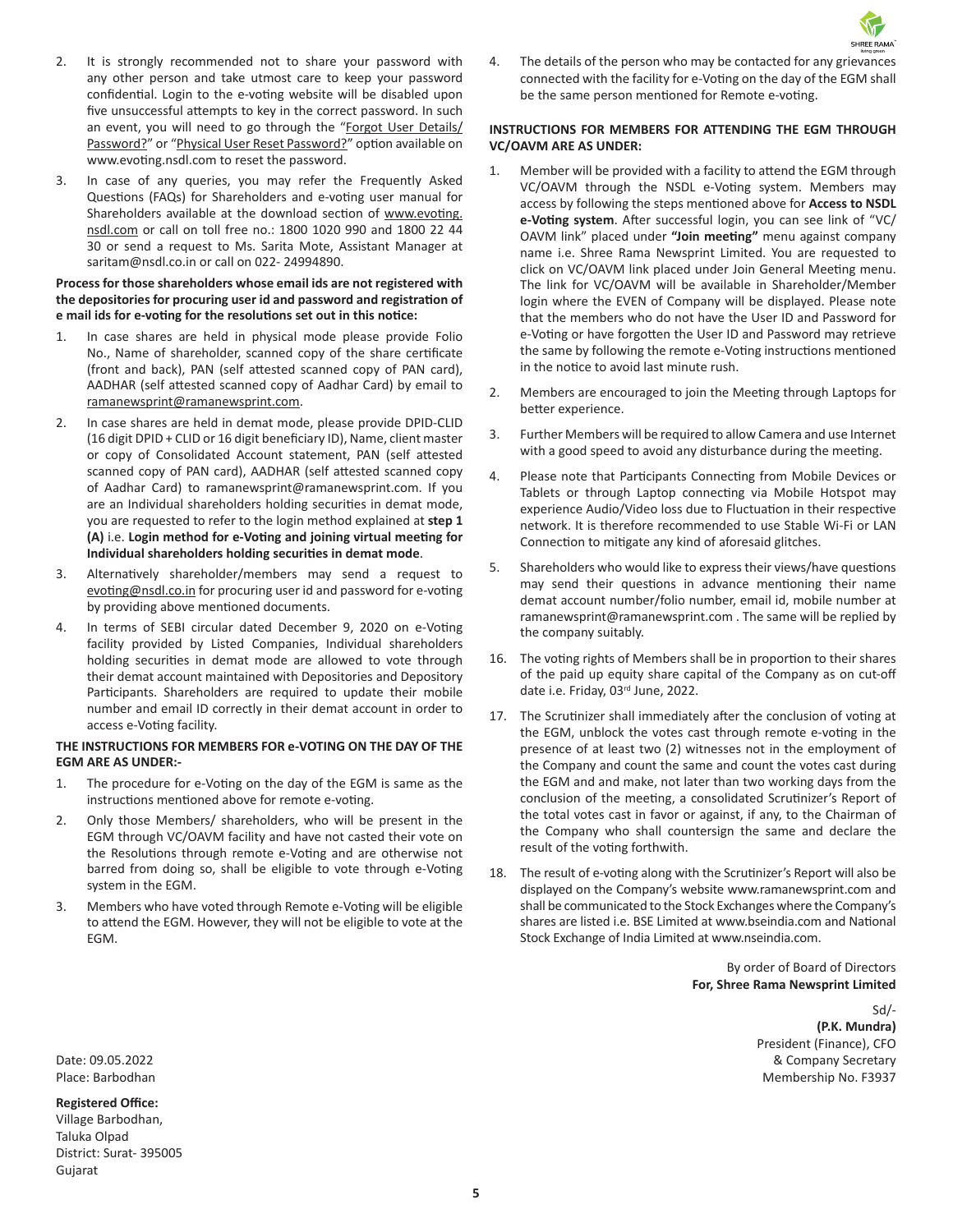

# **EXPLANATORY STATEMENT PURSUANT TO SECTION 102 OF THE COMPANIES ACT, 2013**

#### **Item No. 1**

Members are hereby informed that Board of Directors of the Company upon recommendation of the Nomination and Remuneration Committee, and pursuant to the provisions of Section 161(1) of the Companies Act, 2013 (the "Act") and rules made thereunder had approved the appointment of Mrs. Pallavi Mittal (DIN: 07186456) as an Additional Independent Director of the Company with effect from 12<sup>th</sup> February, 2022.

Mrs. Pallavi Mittal is qualified to be appointed as a Director in terms of Section 164 of the Act and has given her written consent to act as a Director of the Company. The Company has received a declaration from Mrs. Pallavi Mittal that she fulfils all criteria for independence stipulated under Section 149(6) of the Act and Regulation 16 of the Securities and Exchange Board of India (Listing Obligations and Disclosure Requirements) Regulations, 2015 (the "Listing Regulations"). The Company has also received the notice under Section 160 of the Act from a member proposing her candidature as a Director of the Company.

Pursuant to Regulation 36(3) of the Listing Regulations and in terms of the Secretarial Standard on General Meetings issued by the Institute of Company Secretaries of India, additional disclosures with respect to Mrs. Pallavi Mittal seeking appointment as Independent Director of the Company is mentioned below:

| Name                                                                                                                    | <b>Mrs. Pallavi Mittal</b>                                                                                                                                                                                                                                                                                                                                                                                                                                                                                                                                                                                 |
|-------------------------------------------------------------------------------------------------------------------------|------------------------------------------------------------------------------------------------------------------------------------------------------------------------------------------------------------------------------------------------------------------------------------------------------------------------------------------------------------------------------------------------------------------------------------------------------------------------------------------------------------------------------------------------------------------------------------------------------------|
| DIN of Director                                                                                                         | 07186456                                                                                                                                                                                                                                                                                                                                                                                                                                                                                                                                                                                                   |
| Date of Birth                                                                                                           | 08/09/1977                                                                                                                                                                                                                                                                                                                                                                                                                                                                                                                                                                                                 |
| Age                                                                                                                     | 44 Years                                                                                                                                                                                                                                                                                                                                                                                                                                                                                                                                                                                                   |
| Date of Original Appointment                                                                                            | 12/02/2022                                                                                                                                                                                                                                                                                                                                                                                                                                                                                                                                                                                                 |
| Qualification                                                                                                           | PhD., Post Graduate Program in Management Studies, BCA                                                                                                                                                                                                                                                                                                                                                                                                                                                                                                                                                     |
| Experience                                                                                                              | More than 12 Years                                                                                                                                                                                                                                                                                                                                                                                                                                                                                                                                                                                         |
| Nature of expertise in specific functional areas                                                                        | <b>Marketing Management</b>                                                                                                                                                                                                                                                                                                                                                                                                                                                                                                                                                                                |
| Terms and Conditions of Appointment                                                                                     | Appointment as Non-Executive Independent Director, not liable to retire by rotation for a Term<br>of 5 years from 12/02/2022. She will be entitled to sitting fees and reimbursement of expenses<br>for attending Board and Committee meetings of the Company.                                                                                                                                                                                                                                                                                                                                             |
| <b>Remuneration Paid</b>                                                                                                | Nil                                                                                                                                                                                                                                                                                                                                                                                                                                                                                                                                                                                                        |
| Designation                                                                                                             | Non-Executive Independent Director                                                                                                                                                                                                                                                                                                                                                                                                                                                                                                                                                                         |
| Disclosure of relationship of Directors with Manager<br>and KMP of the Company                                          | Not related to any of the Directors or Key Managerial Personnel of the Company.                                                                                                                                                                                                                                                                                                                                                                                                                                                                                                                            |
| Names of listed entities in which person holds Nil<br>Directorship and the membership of the committees<br>of the Board |                                                                                                                                                                                                                                                                                                                                                                                                                                                                                                                                                                                                            |
| Listed entities from which the person has resigned Nil<br>in the past three years                                       |                                                                                                                                                                                                                                                                                                                                                                                                                                                                                                                                                                                                            |
| Chairman/ Director of other Company                                                                                     | Nil                                                                                                                                                                                                                                                                                                                                                                                                                                                                                                                                                                                                        |
| Number of shares held in the Company                                                                                    | 1965                                                                                                                                                                                                                                                                                                                                                                                                                                                                                                                                                                                                       |
| requirements                                                                                                            | Justification for appointment and skills and The Board of the Company is of the opinion that Mrs. Pallavi Mittal is a person of integrity<br>capabilities required for the role and the manner and skills. Considering her qualification, extensive knowledge and rich experience in the<br>in which the proposed person meets such marketing management, appointment of Mrs. Pallavi Mittal is in the interest of the Company.<br>Her association would be of immense benefit and value to the Company and, therefore, the<br>Board recommends her appointment as an Independent Director to the Members. |

Accordingly, the approval of the Members is sought for the appointment of Mrs. Pallavi Mittal as an Independent Director, not liable to retire by rotation, to hold office for a period of five (5) years, from February 12, 2022 to February 11, 2027 (both days inclusive).

Except Mrs. Pallavi Mittal, none of the Directors, Key Managerial Personnel and their relatives, , is concerned / interested in passing of the above resolution.

Your Board of Directors recommend passing of the resolution set out in Item No. 1 of the accompanying Notice as Special Resolution.

#### **Item No. 2**

Members of the Company are hereby informed that as per Regulation 17(1A) of the SEBI (Listing Obligations and Disclosure Requirements) Regulations, 2015, "no listed company shall appoint a person or continue the directorship of any person as a Non-Executive Director who has attained the age of 75 (seventy five) years unless it is approved by the members by passing a special resolution to that effect".

Nomination and Remuneration Committee of the Company has recommended candidature of Mr. Ambalal C Patel for position of Independent Director of the Company. However, Mr. Ambalal C Patel (DIN: 00037870) whose age is beyond 75 years on the date of this notice and hence appointment of Mr. Ambalal C Patel as Non-Executive Independent Director of the Company requires prior approval from the members by way of a passing Special Resolution.

Mr. Ambalal C Patel is qualified to be appointed as a Director in terms of Section 164 of the Act and has given his written consent to act as a Director of the Company. The Company has received a declaration from Mr. Ambalal C Patel that he fulfils all criteria for independence stipulated under Section 149(6) of the Act and Regulation 16 of the Listing Regulations. The Company has also received the notice under Section 160 of the Act from a member proposing his candidature as a Director of the Company.